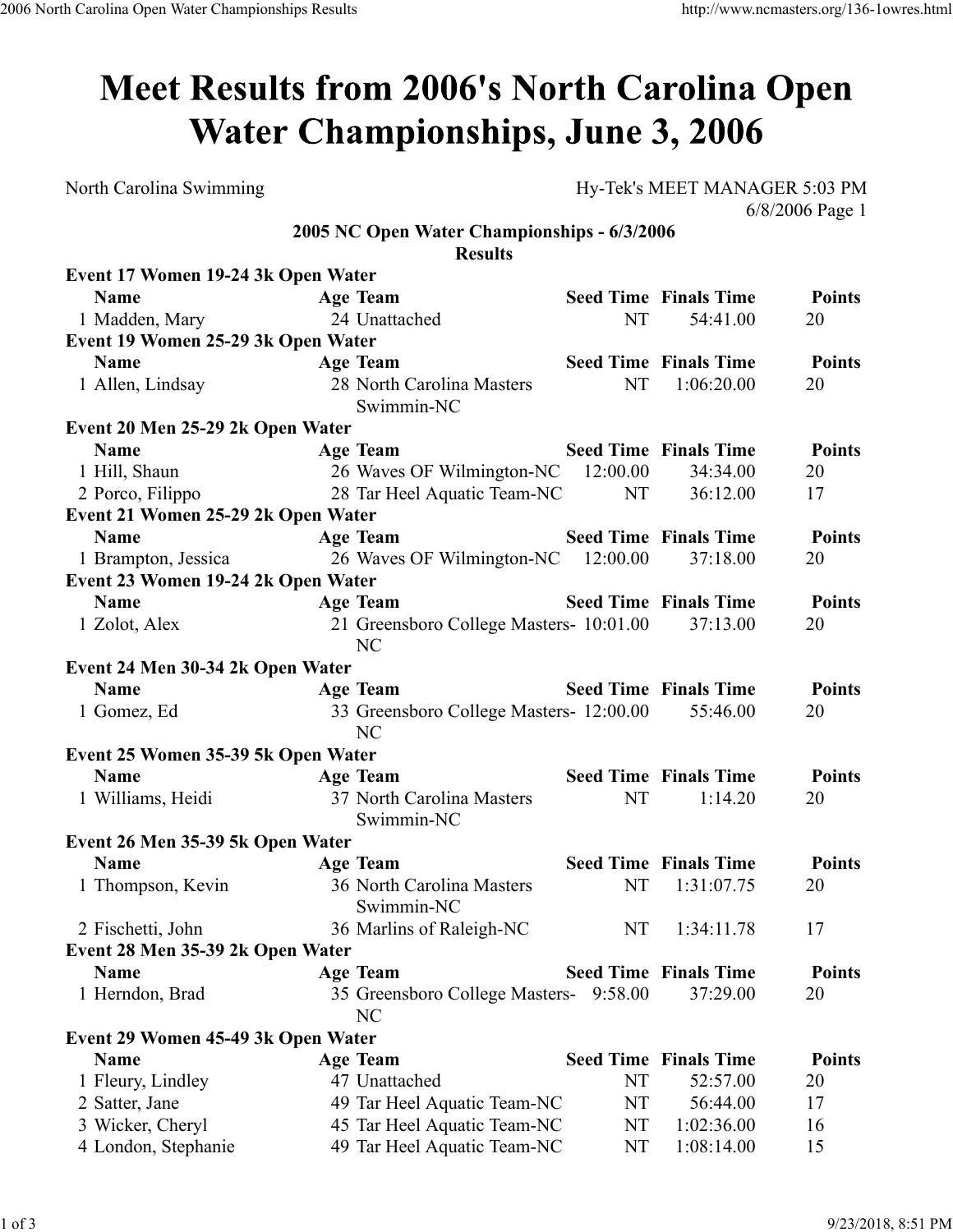| Event 31 Women 45-49 5k Open Water |                                                          |           |                              |               |
|------------------------------------|----------------------------------------------------------|-----------|------------------------------|---------------|
| <b>Name</b>                        | <b>Age Team</b>                                          |           | <b>Seed Time Finals Time</b> | <b>Points</b> |
| 1 Batchelor, Robin                 | 48 North Carolina Masters<br>Swimmin-NC                  | NT        | 1:22:01.16                   | 20            |
| 2 Braatz, Baraba                   | 49 North Carolina Masters<br>Swimmin-NC                  | <b>NT</b> | 1:53:42.60                   | 17            |
| Event 32 Men 45-49 2k Open Water   |                                                          |           |                              |               |
| <b>Name</b>                        | Age Team                                                 |           | <b>Seed Time Finals Time</b> | <b>Points</b> |
| 1 Thomas, Martin                   | 45 Winston-Salem YMCA-NC                                 | 55.00     | 55:32.00                     | 20            |
| 2 Gates, Nevil                     | 49 Greensboro College Masters-12:00.00<br>N <sub>C</sub> | 55:35.00  | 17                           |               |
| Event 33 Women 19-24 5k Open Water |                                                          |           |                              |               |
| <b>Name</b>                        | <b>Age Team</b>                                          |           | <b>Seed Time Finals Time</b> | <b>Points</b> |
| 1 Anderson, Allison                | 22 North Carolina Masters<br>Swimmin-NC                  | <b>NT</b> | 15:38.53                     | 20            |
| Event 34 Men 40-44 5k Open Water   |                                                          |           |                              |               |
| <b>Name</b>                        | <b>Age Team</b>                                          |           | <b>Seed Time Finals Time</b> | <b>Points</b> |
| 1 Bacon, David                     | 43 North Carolina Masters<br>Swimmin-NC                  | <b>NT</b> | 1:29:19.72                   | 20            |
| Event 35 Women 35-39 3k Open Water |                                                          |           |                              |               |
| <b>Name</b>                        | <b>Age Team</b>                                          |           | <b>Seed Time Finals Time</b> | <b>Points</b> |
| 1 Parr, Alicia                     | 35 Durham-NC                                             | <b>NT</b> | 48:56.00                     | 20            |
| 2 Franklin, Dawn                   | 37 Durham-NC                                             | <b>NT</b> | 59:27.00                     | 17            |
| Event 36 Men 30-34 3k Open Water   |                                                          |           |                              |               |
| <b>Name</b>                        | <b>Age Team</b>                                          |           | <b>Seed Time Finals Time</b> | <b>Points</b> |
| 1 Parr, Derek                      | 31 Durham-NC                                             | <b>NT</b> | 48:48.00                     | 20            |
| 2 Madden, Jack                     | 30 Unattached                                            | <b>NT</b> | 51:01.00                     | 17            |
| Event 37 Women 30-34 5k Open Water |                                                          |           |                              |               |
| <b>Name</b>                        | <b>Age Team</b>                                          |           | <b>Seed Time Finals Time</b> | <b>Points</b> |
| 1 Packard, Andrea                  | 31 Unattached                                            | 19:35.00  | 1:12.37                      | 20            |
| Event 38 Men 50-54 3k Open Water   |                                                          |           |                              |               |
| <b>Name</b>                        | <b>Age Team</b>                                          |           | <b>Seed Time Finals Time</b> | <b>Points</b> |
| 1 Mcgraw, Dennis                   | 54 Tar Heel Aquatic Team-NC                              | NT        | 54:24.00                     | 20            |
| 2 Cox, Stan                        | 50 North Carolina Masters                                | <b>NT</b> | 1:04:43.00                   | 17            |
|                                    | Swimmin-NC                                               |           |                              |               |
| Event 40 Men 50-54 2k Open Water   |                                                          |           |                              |               |
| <b>Name</b>                        | <b>Age Team</b>                                          |           | <b>Seed Time Finals Time</b> | <b>Points</b> |
| 1 Megraw, Dennis                   | 54 Tar Heel Aquatic Team-NC                              | NT        | 38:40.00                     | 20            |
| Event 43 Women 35-39 2k Open Water |                                                          |           |                              |               |
| <b>Name</b>                        | <b>Age Team</b>                                          |           | <b>Seed Time Finals Time</b> | <b>Points</b> |
| 1 Parr, Alicia                     | 35 Durham-NC                                             | NT        | 36:41.00                     | 20            |
| Event 44 Men 25-29 3k Open Water   |                                                          |           |                              |               |
| <b>Name</b>                        | <b>Age Team</b>                                          |           | <b>Seed Time Finals Time</b> | <b>Points</b> |
| 1 Charles, Casey                   | 25 Unattached                                            | NT        | 49:37.00                     | 20            |
| 2 Porco, Filippo                   | 28 Tar Heel Aquatic Team-NC                              | NT        | 52:13.00                     | 17            |
| Event 45 Women 40-44 2k Open Water |                                                          |           |                              |               |
| <b>Name</b>                        | <b>Age Team</b>                                          |           | <b>Seed Time Finals Time</b> | <b>Points</b> |
| 1 Hellard, Kathy                   | 40 Stingray Aquatics-NC                                  | NT        | 54:28.00                     | 20            |
| 2 Tatich, Lea                      | 40 North Carolina Masters<br>Swimmin-NC                  | NT        | 56:43.00                     | 17            |

## **Event 46 Men 25-29 5k Open Water**